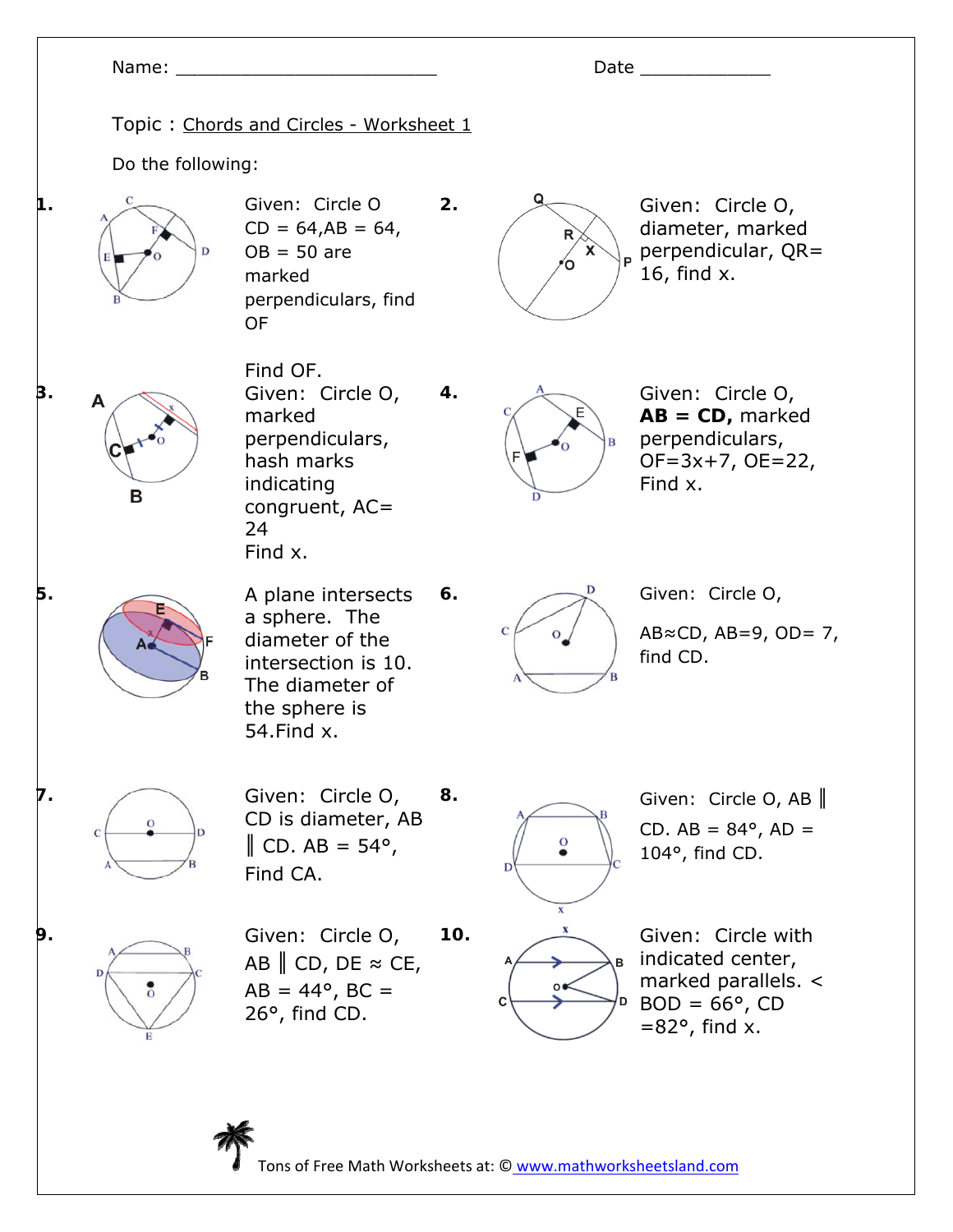## Name: \_\_\_\_\_\_\_\_\_\_\_\_\_\_\_\_\_\_\_\_\_\_\_\_ Date \_\_\_\_\_\_\_\_\_\_\_\_ Topic : Chords and Circles - Worksheet 2 Do the following: **1. C** Given: Circle O **2. Given: Circle O,**  $CD = 74, AB = 74,$ diameter, marked perpendicular, QR=  $OB = 45$  are 14, find x. marked perpendiculars, find OF Find OF. **3. A Given:** Circle O, **4.** Given: Circle O, marked **AB = CD,** marked perpendiculars, perpendiculars, hash marks OF=5x+8, OE=14, indicating Find x. B congruent, AC= 22 Find x. **5.** A plane intersects **6.**  $\qquad \qquad \qquad$  Given: Circle O, a sphere. The  $\mathbf C$ AB≈CD, AB=8, OD=  $6$ , diameter of the find CD. intersection is 16. The diameter of the sphere is 50.Find x. **7.** Given: Circle O, **8. Given: Circle O, AB** CD is diameter, AB CD.  $AB = 82^{\circ}$ ,  $AD =$  $\parallel$  CD. AB = 52°, O 106°, find CD. Find CA. **9.** Given: Circle O, **10.**  $\frac{x}{2}$  Given: Circle with indicated center, AB  $\parallel$  CD, DE  $\approx$  CE, marked parallels. <  $AB = 48^{\circ}$ , BC =  $BOD = 64^{\circ}$ , CD 28°, find CD.  $=84^\circ$ , find x.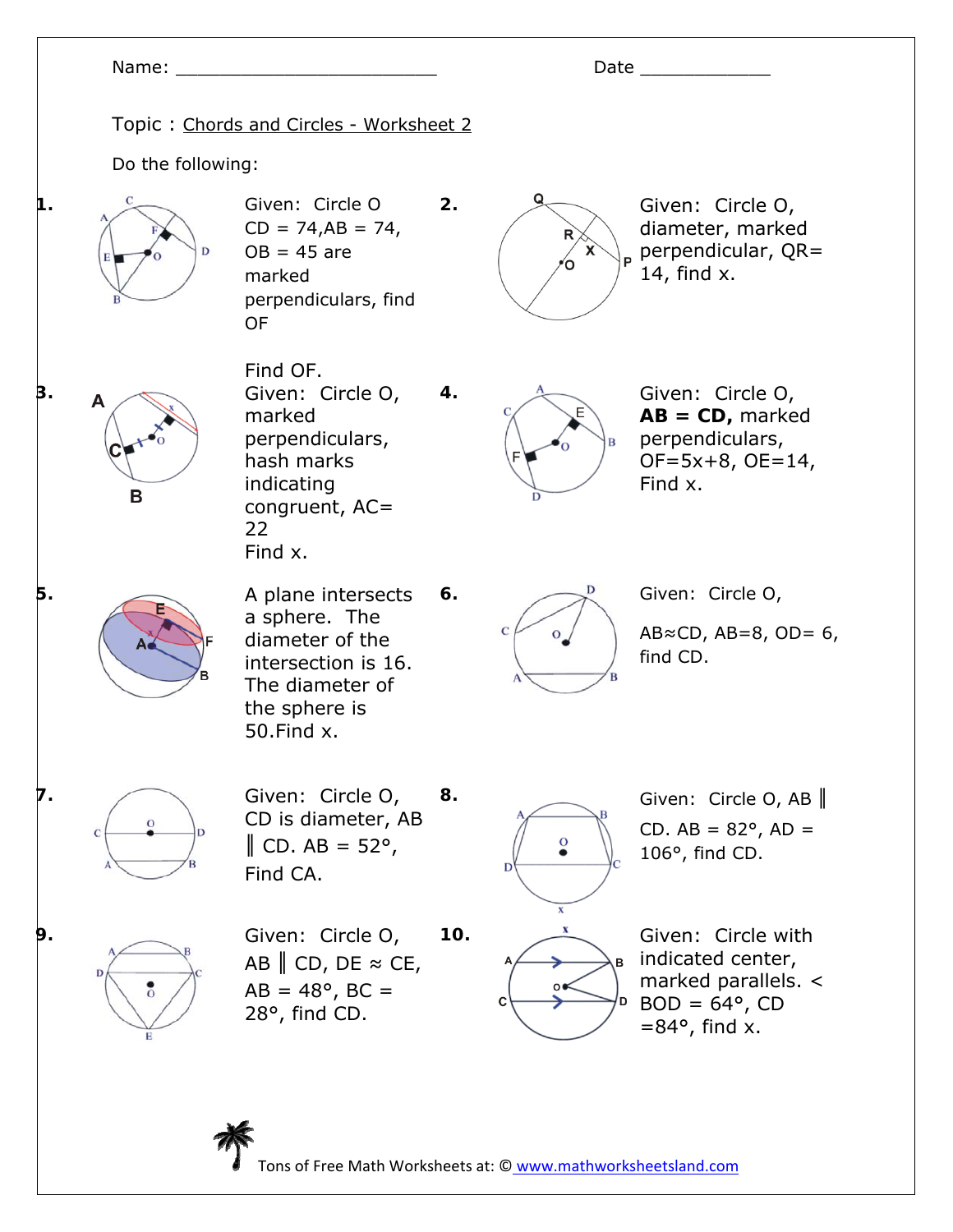## Name: \_\_\_\_\_\_\_\_\_\_\_\_\_\_\_\_\_\_\_\_\_\_\_\_ Date \_\_\_\_\_\_\_\_\_\_\_\_ Topic : Chords and Circles - Worksheet 3 Do the following: **1. C** Given: Circle O **2. Given: Circle O,**  $CD = 58, AB = 58,$ diameter, marked perpendicular, QR=  $OB = 35$  are 18, find x. marked perpendiculars, find OF Find OF. **3. A Given:** Circle O, **4.** Given: Circle O, marked **AB = CD,** marked perpendiculars, perpendiculars, hash marks OF=6x+11, OE=16, indicating Find x. В congruent, AC= 28 Find x. **5.** A plane intersects **6.**  $\qquad \qquad \qquad$  Given: Circle O, a sphere. The  $\mathbf C$ AB≈CD, AB=9, OD= diameter of the 11, find CD. intersection is 18. The diameter of the sphere is 56.Find x. **7.** Given: Circle O, **8. Given: Circle O, AB** CD is diameter, AB CD.  $AB = 84^{\circ}$ ,  $AD =$  $\parallel$  CD. AB = 58°, O 108°, find CD. Find CA. **9.** Given: Circle O, **10.**  $\frac{x}{2}$  Given: Circle with indicated center, AB  $\parallel$  CD, DE  $\approx$  CE, marked parallels. <  $AB = 52^{\circ}$ , BC =  $BOD = 62^{\circ}$ , CD 32°, find CD.  $=86^\circ$ , find x.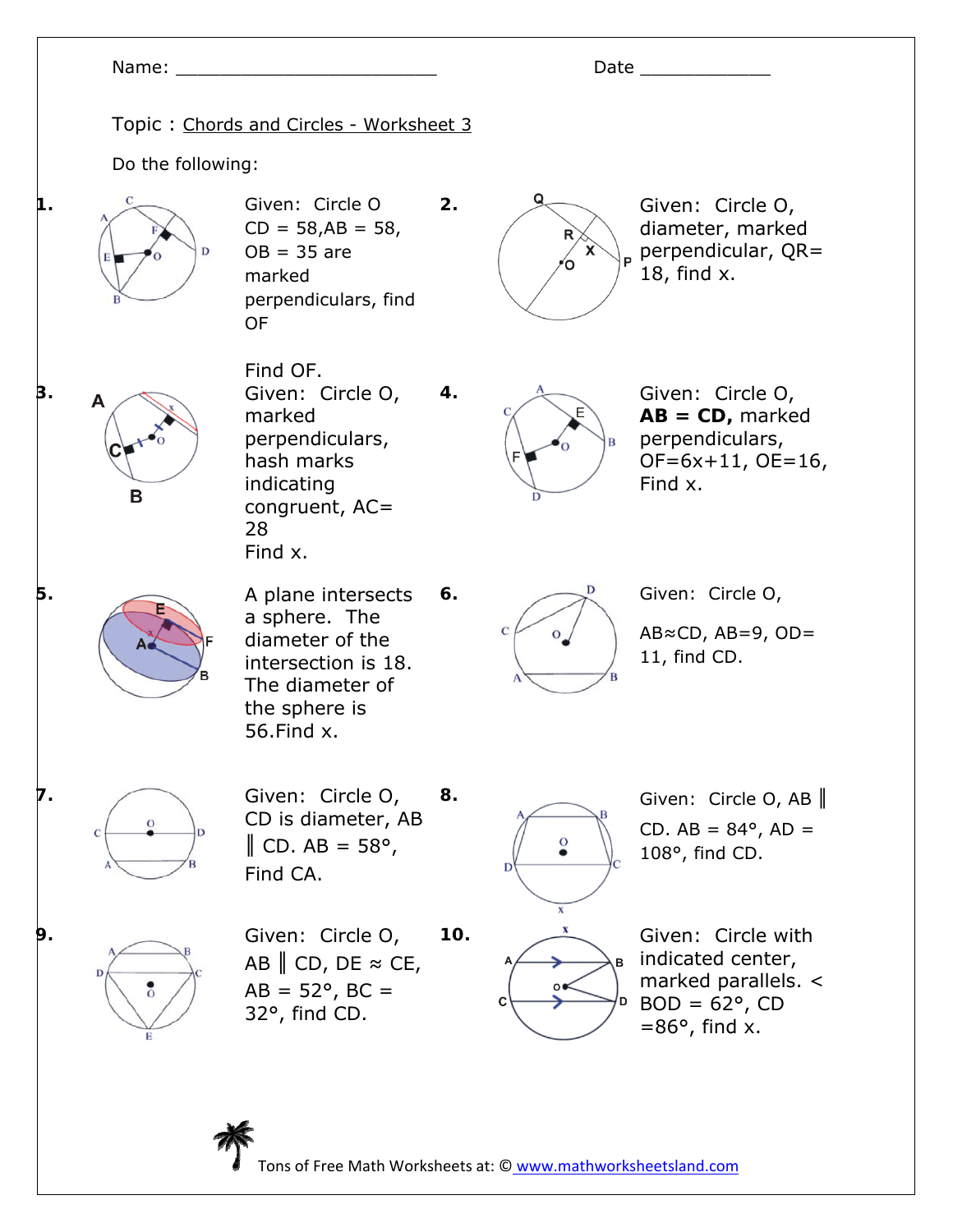## Name: \_\_\_\_\_\_\_\_\_\_\_\_\_\_\_\_\_\_\_\_\_\_\_\_ Date \_\_\_\_\_\_\_\_\_\_\_\_ Topic : Chords and Circles - Worksheet 4 Do the following: **1. C** Given: Circle O **2. Given: Circle O,**  $CD = 56, AB = 56,$ diameter, marked perpendicular, QR=  $OB = 38$  are 17, find x. marked perpendiculars, find OF Find OF. **3. A Given:** Circle O, **4.** Given: Circle O, marked **AB = CD,** marked perpendiculars, perpendiculars, hash marks OF=7x+12, OE=18, indicating Find x. B congruent, AC= 27 Find x. **5.** A plane intersects **6.**  $\qquad \qquad \qquad$  Given: Circle O, a sphere. The  $\mathbf C$  $AB \approx CD$ ,  $AB = 7$ ,  $OD = 5$ , diameter of the find CD. intersection is 12. The diameter of the sphere is 58.Find x. **7.** Given: Circle O, **8. Given: Circle O, AB** CD is diameter, AB CD.  $AB = 83^{\circ}$ ,  $AD =$  $\parallel$  CD. AB = 57°, O 109°, find CD. Find CA. **9.** Given: Circle O, **10.**  $\frac{x}{2}$  Given: Circle with indicated center, AB  $\parallel$  CD, DE  $\approx$  CE, marked parallels. <  $AB = 59^{\circ}$ , BC =  $BOD = 65^\circ$ , CD 37°, find CD.

Tons of Free Math Worksheets at: © www.mathworksheetsland.com

 $=87^\circ$ , find x.